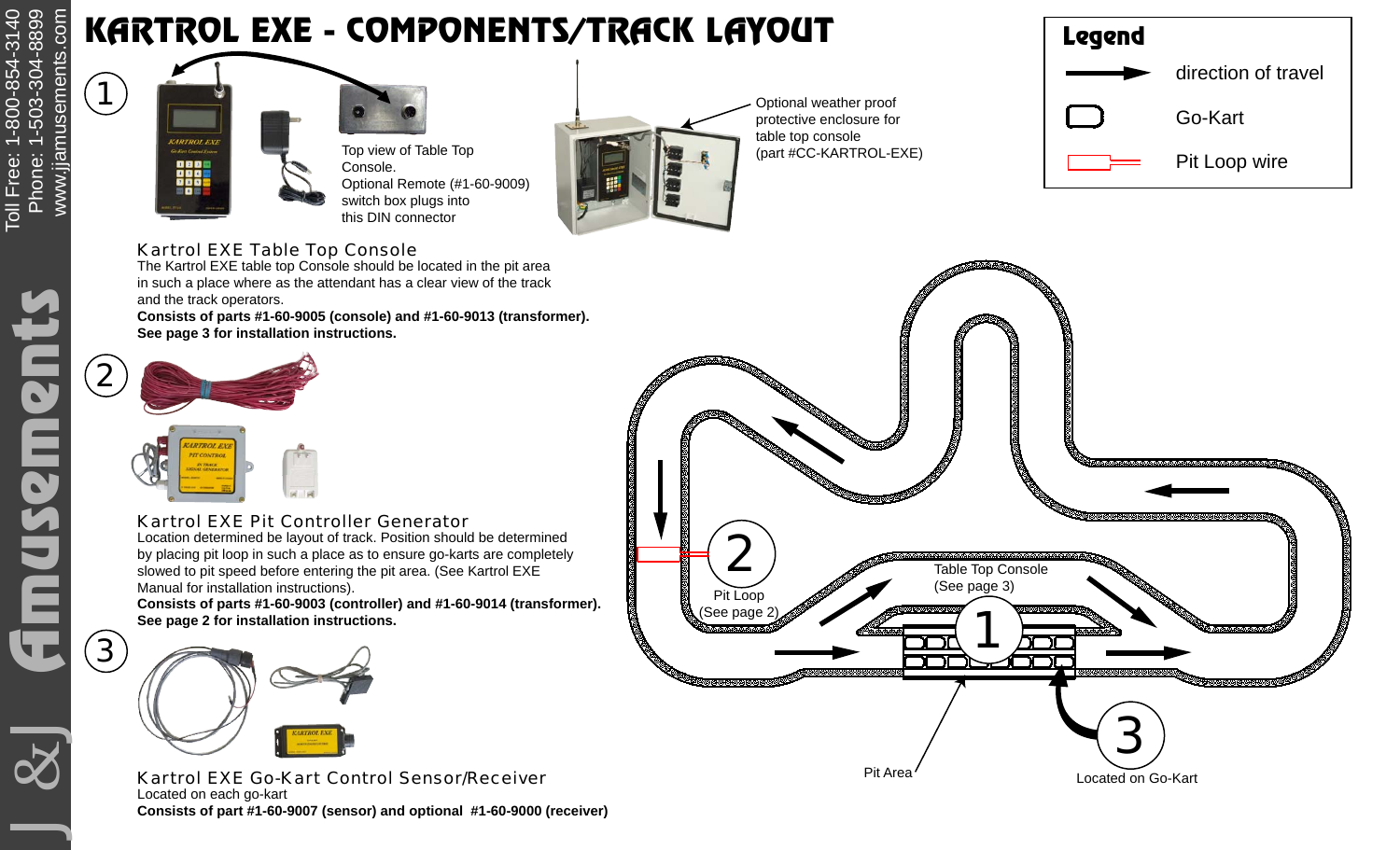# www.jjamusements.com www.jjamusements.com KARTROL EXE - PIT LOOP INSTALLATION

The Pit Loop is intended to slow karts to a safe speed before entering the pit area. It requires the Optional pit loop sensor installed on each kart, connected to the kart transponder.

The Pit Loop Transmitter generates a coded signal that is picked up by the kart sensor when it drives across the Pit Loop wire embedded in the track. The actual location of the Pit Loop wire, is the point on the track where you want the karts to begin slowing. By using duct tape to hold the Pit Loop wire on the track, you can experiment to find the correct location for the pit wire, such that the kart will be at the desired speed as it enters the pit area. Generally the Pit Loop transmitter is set to the SLOW speed, so as to allow karts to propel themselves all the way to the front of the Pit area. Once all karts are in the Pit area, the attendant can push the STOP button to make loading safer.

Once the ideal location of the Pit Loop wire is determined, it should be installed in a saw cut in the track surface and sealed with a sealer or caulking. The Pit Loop wire runs from the Pit Loop transmitter, across the track, along the other side of the track for 10 feet, and then back across the track to reconnect to the pit transmitter. It is recommended that the wire be cut into a saw cut of approximately  $\frac{1}{4}$  to  $\frac{1}{2}$ inch deep. It is best if the wire is run approximately 6 inches out from the guardrail on the far side of the track (see diagram).

The Pit Loop transmitter should be mounted on a short post in a waterproof enclosure.

10' (3.05M)



J&J GmMSCmPCS Phone: 1-800-854-3140 Ë

 $\overline{\mathbf{C}}$ 

Phone: 1-503-304-8899

Toll Free: 1-800-854-3140<br>Phone: 1-503-304-8899